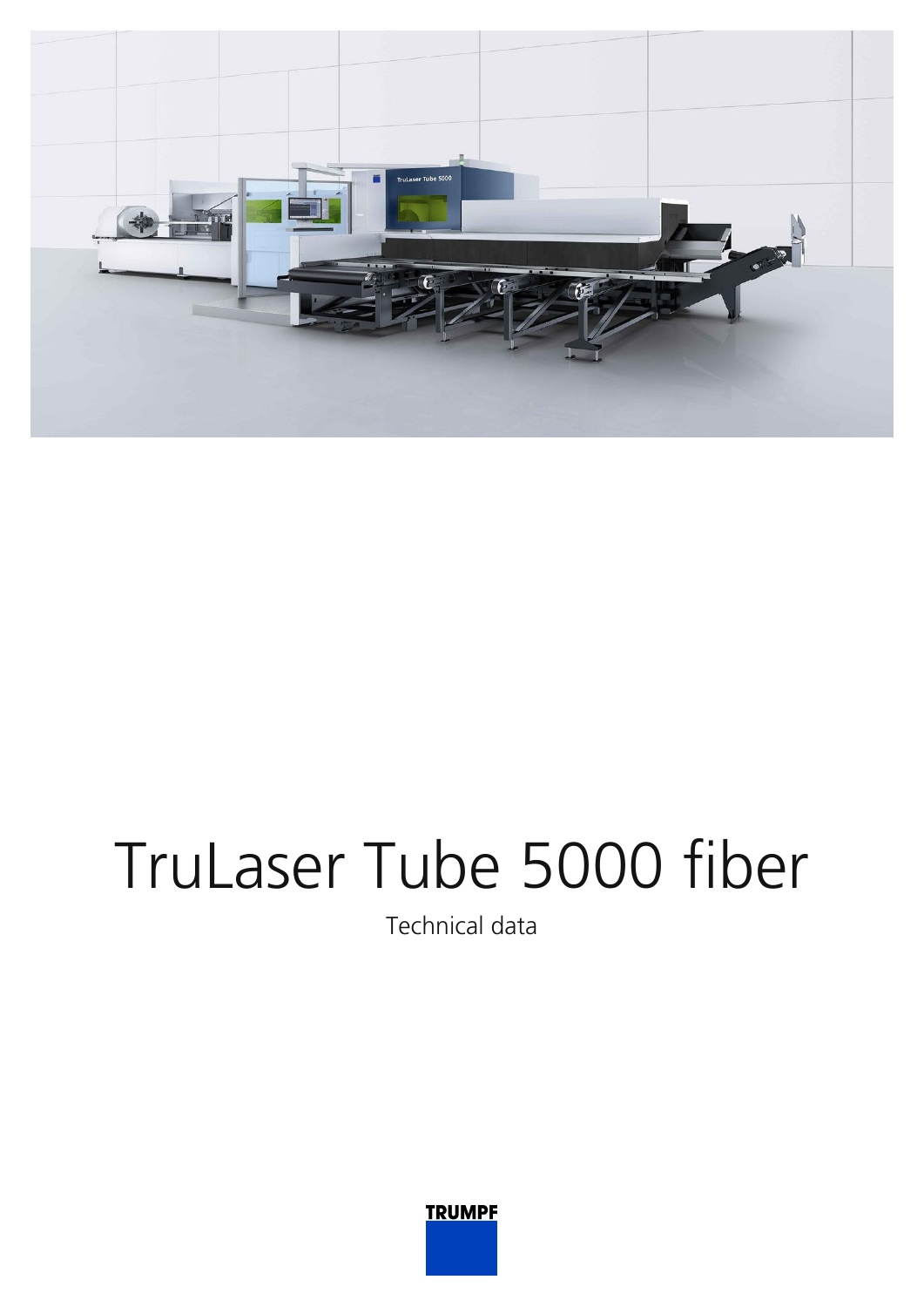## **TruLaser Tube 5000 fiber**

| <b>ROUND TUBE</b>                                                   |                              |
|---------------------------------------------------------------------|------------------------------|
| MAXIMUM OUTSIDE DIAMETER                                            | 152 mm                       |
| MAXIMUM OUTSIDE DIAMETER (OPTIONAL)                                 | 170 mm $1$                   |
| <b>RECTANGULAR PROFILE</b>                                          |                              |
| MAXIMUM SIDE LENGTH AND OUTER CIRCLE DIAMETER                       | 152 mm / 170 mm              |
| MAXIMUM SIDE LENGTH AND OUTER CIRCLE DIAMETER<br>(OPTIONAL)         | 180 mm / 180 mm <sup>2</sup> |
| <b>MAXIMUM RAW MATERIAL LENGTH FOR AUTOMATIC</b><br><b>LOADING</b>  |                              |
| FOR LOADMASTER TUBE 6.5 M                                           | 6500 mm                      |
| FOR LOADMASTER TUBE 8.0 M                                           | 8000 mm <sup>3</sup>         |
| <b>FINISHED PART LENGTH</b>                                         |                              |
| FOR UNLOADING UNIT 3 M                                              | 3000 mm                      |
| FOR UNLOADING UNIT 3 M + 1.5 M                                      | 4500 mm <sup>3</sup>         |
| FOR UNLOADING UNIT 6.5 M                                            | 6500 mm <sup>3</sup>         |
| FOR UNLOADING UNIT 6.5 M + 1.5 M                                    | 8000 mm <sup>3</sup>         |
| <b>WORKPIECE WEIGHT</b>                                             |                              |
| MAXIMUM PATH WEIGHT (STANDARD/OPTIONAL)                             | 25 kg/m / - kg/m             |
| <b>MAXIMUM RAW MATERIAL WEIGHT WITH AUTOMATIC</b><br><b>LOADING</b> |                              |
| WITH LOADMASTER TUBE 6.5 M                                          | 162.5 kg                     |
| WITH LOADMASTER TUBE 8.0 M                                          | 200 kg                       |
| <b>LASER-SPECIFIC DATA - TRUDISK 3001</b>                           |                              |
| <b>MAXIMUM LASER POWER</b>                                          | 3000 W                       |
| MAXIMUM MATERIAL THICKNESS, MILD STEEL                              | 8 mm                         |
| MAXIMUM MATERIAL THICKNESS, STAINLESS STEEL                         | 5 mm                         |
| MAXIMUM MATERIAL THICKNESS, ALUMINUM                                | 6 mm                         |
| MAXIMUM MATERIAL THICKNESS, COPPER                                  | 4 mm                         |
| MAXIMUM MATERIAL THICKNESS, BRASS                                   | 4 mm                         |
| LASER-SPECIFIC DATA - TRUDISK 4001                                  |                              |
| MAXIMUM LASER POWER                                                 | 4000 W                       |
| MAXIMUM MATERIAL THICKNESS, MILD STEEL                              | 10 mm                        |
| MAXIMUM MATERIAL THICKNESS, STAINLESS STEEL                         | 6 mm                         |
| MAXIMUM MATERIAL THICKNESS, ALUMINUM                                | 6 mm                         |
| MAXIMUM MATERIAL THICKNESS, COPPER                                  | 4 mm                         |
| MAXIMUM MATERIAL THICKNESS, BRASS                                   | 4 mm                         |
| <b>CONSUMPTION VALUES - TRUDISK 3001</b>                            |                              |
| AVERAGE POWER INPUT IN PRODUCTION                                   | 9 kW                         |
| <b>CONSUMPTION VALUES - TRUDISK 4001</b>                            |                              |
| AVERAGE POWER INPUT IN PRODUCTION                                   | 10 kW                        |